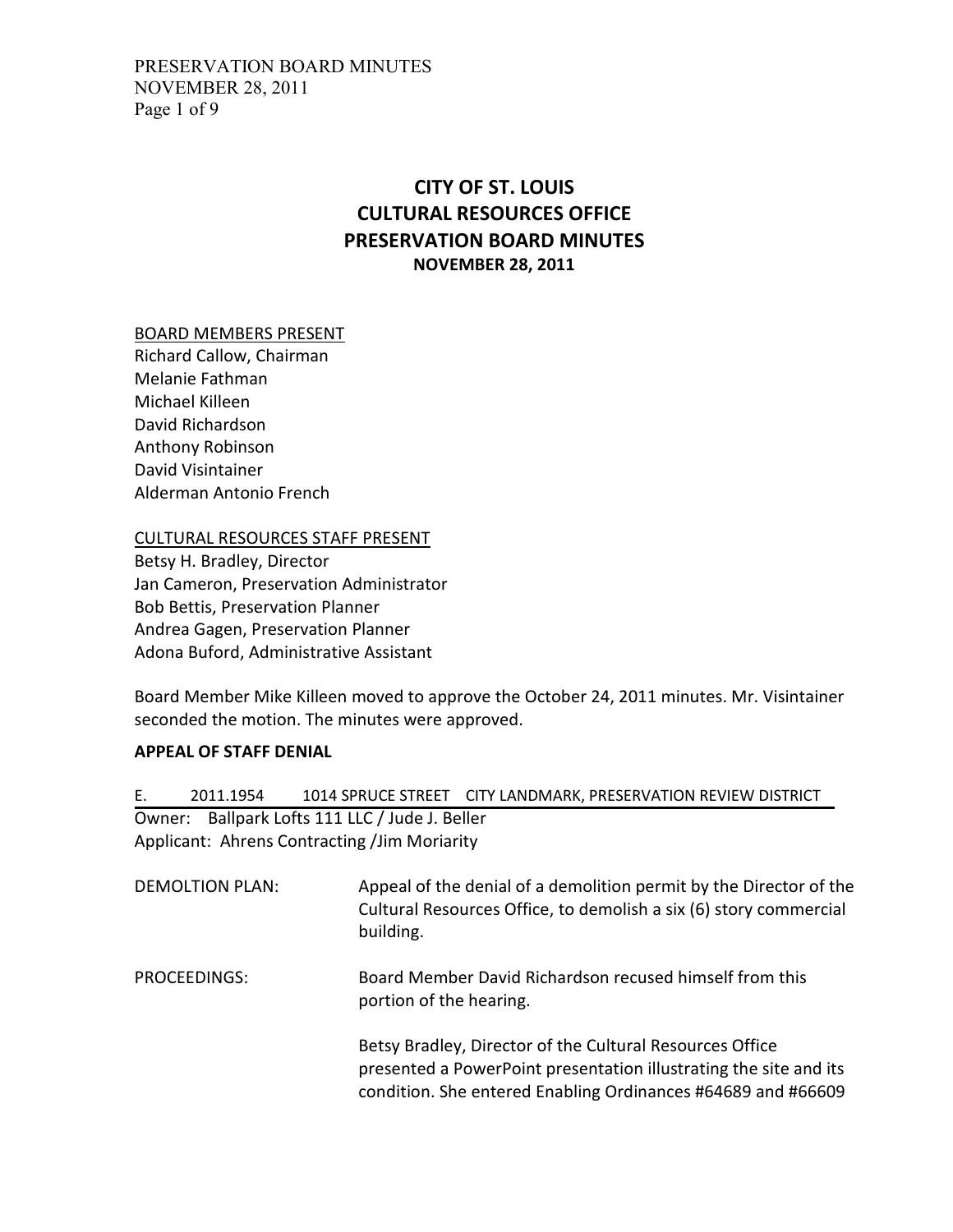# PRESERVATION BOARD MINUTES NOVEMBER 28, 2011 Page 2 of 9

|                          | into the record. Ms. Bradley recommended that the Preservation<br>Board uphold the denial of the current demolition application for<br>the entire building. Ms. Bradley also submitted several e-mail<br>letters from citizens both opposing and supporting the<br>demolitions.                                                                                                                                                                                                                                                                                                   |
|--------------------------|-----------------------------------------------------------------------------------------------------------------------------------------------------------------------------------------------------------------------------------------------------------------------------------------------------------------------------------------------------------------------------------------------------------------------------------------------------------------------------------------------------------------------------------------------------------------------------------|
|                          | Jerry Altman, Senior Vice President and In-House Counsel of<br>McGowan and Walsh Real Estate, testified as the representative<br>of Ballpark Lofts III, LLC and Ahrens Contracting. He submitted<br>documentary and testimonial evidence in support of the appeal.                                                                                                                                                                                                                                                                                                                |
|                          | James Taylor of ABS Consulting, author of the condition report<br>submitted by the appellant, testified on behalf of the appeal.<br>Rhonda Ries-Aquilar and Mandi Harrell, who represented<br>businesses located close to Cupples No. 7, supported the appeal.<br>Garrick Hamilton, General Counsel for the Koman Group, stated<br>that the current economic climate would make it difficult to<br>finance a rehabilitation of Cupples No. 7.                                                                                                                                     |
|                          | Steve Patterson, David Lott, Andrew Weil representing the<br>Landmarks Association of St. Louis, Jeff Vines, Michael Allen, and<br>Imran Hanifi testified in support of the denial of the demolition<br>permit.                                                                                                                                                                                                                                                                                                                                                                   |
|                          | Paul Hohmann, a St. Louis architect, testified against the<br>demolition of the building and noted that that there are models<br>for preserving façades until buildings can be redeveloped.                                                                                                                                                                                                                                                                                                                                                                                       |
|                          | Eric Friedman commented on the challenging economic<br>conditions in terms of historic building rehabilitation projects.                                                                                                                                                                                                                                                                                                                                                                                                                                                          |
|                          | Attorney Bill Kuehling, representing the St. Louis City's<br>Treasurers Office, was in favor of the demolition.                                                                                                                                                                                                                                                                                                                                                                                                                                                                   |
| <b>FINDINGS OF FACT:</b> | The Board found that the Cupples No. 7 building is a City<br>landmark;<br>that Cupples No. 7 is listed in the National Register of Historic<br>Places as part of the Cupples Warehouse District and that<br>Cupples No. 7 is located in a Preservation Review District;<br>that the Cupples No. 7 building is included in two<br>redevelopment plans approved by ordinance, a Chapter 99<br>Blighting Study and Development Plan per Ordinance 63535<br>and a TIF Redevelopment Plan per Ordinance 67312, and<br>both plans proposed that the building would be<br>rehabilitated; |
|                          |                                                                                                                                                                                                                                                                                                                                                                                                                                                                                                                                                                                   |

 that Cupples No. 7 is a High Merit building due to its architectural and historical significance and, as part of a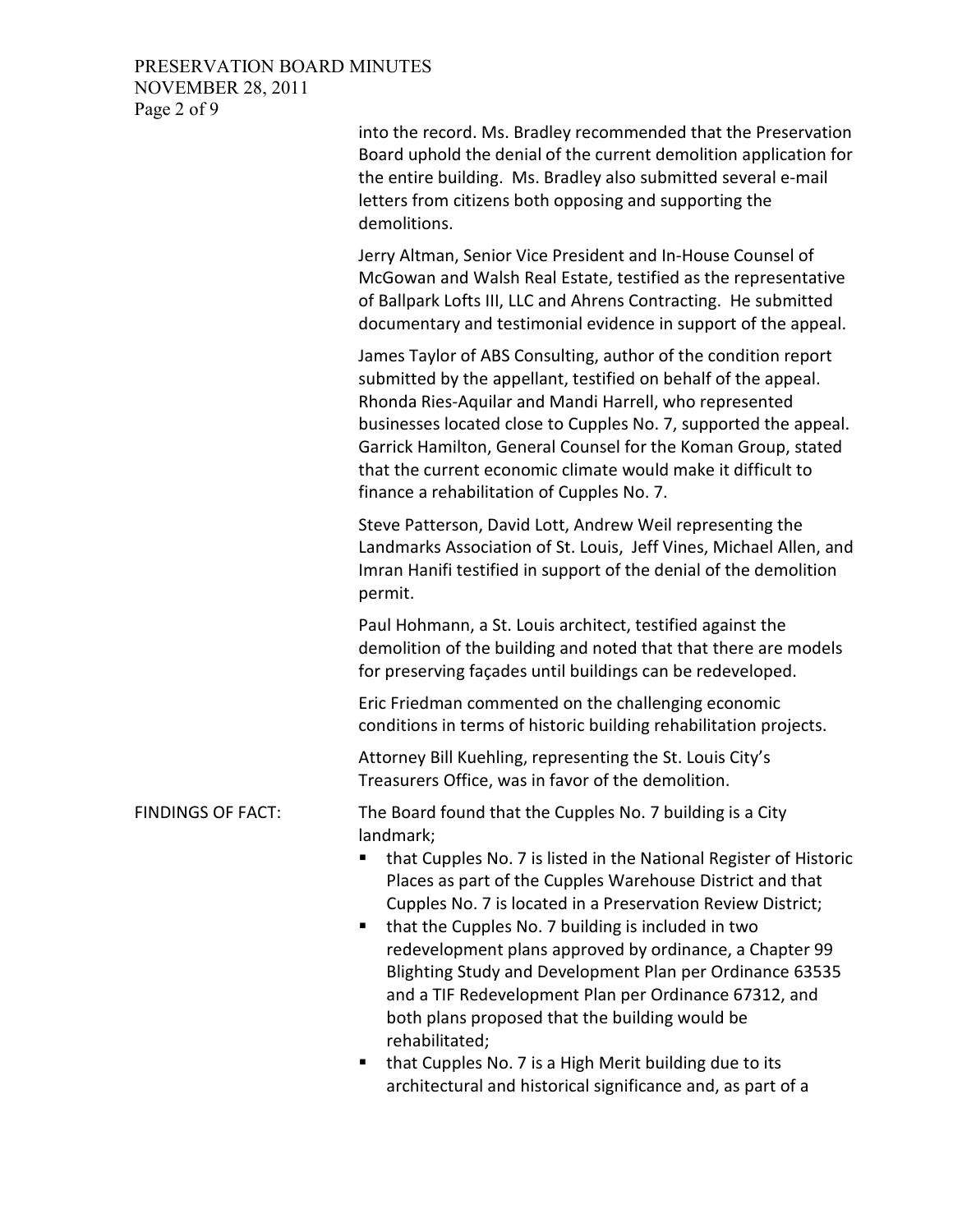# PRESERVATION BOARD MINUTES NOVEMBER 28, 2011 Page 3 of 9

group of related resources, is a prominent component in the streetscape and neighborhood;

- that upon inspection from the street, the exterior brick walls of Cupples No. 7 appear to be in sound condition as many of the signs of brick wall structural instability and deterioration are not prevalent;
- $\blacksquare$  that the exterior brick walls of the building are the salvageable portion of the building;
- that the neighborhood potential offers no deterrent to rehabilitation;
- that the reuse potential for No. 7 has been described similarly to that of other Cupples warehouses;
- **that the evidence presented by the owner's representative** about economic hardship was general and vague, and provided costs only for demolition and full building stabilization, and not for an interim solution;
- that with regards to urban design, Cupples No. 7 is integral to the integrity of the existing block face and its demolition would have an undesired effect on the group of four warehouses in the western portion of the Cupples Station complex;
- **that no new construction is proposed at this time and the** mandate to equal or exceed the fine architectural contribution of No. 7 would be nearly impossible to achieve and its loss would be complete and unrecoverable as part of the Cupples Station district;
- that the building is not part of a commonly controlled property and is not an accessory structure;
- **that the appellant submitted a Conditions Assessment** Review of Cupples No. 7 completed in November 2011 by James E. Taylor of ABS Consulting that concluded that a significant portion of the Building No. 7 structure should be considered to be unsound; and
- that the appellant also submitted evidence that rehabilitation of the building is financially unfeasible.
- **The Board further finds that there has been no comment** from the Ward Alderman in regards to this matter.

ACTION: It was the decision of the Preservation Board to uphold the Cultural Resources Director's denial of a demolition permit based on the effect of the demolition on the characteristics of the landmark site, the intent of the enabling ordinance, and the criteria to be considered as prescribed by ordinance when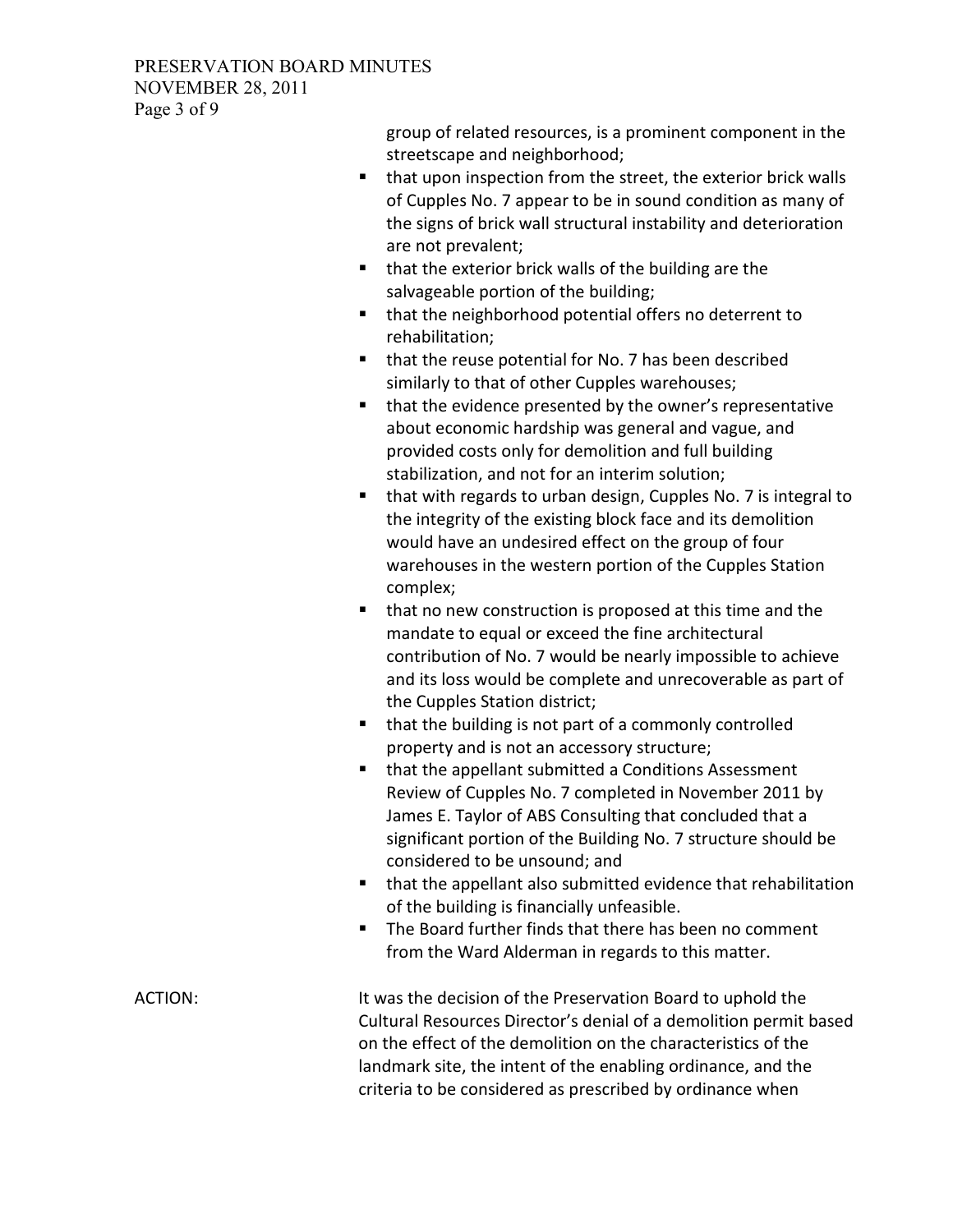evaluating a demolition application for a property that is designated as a City Landmark, listed in the National Register as part of the Cupples Warehouse District, and located in a Preservation Review District.

The motion was made by Board Member Melanie Fathman and seconded by David Visintainer. The motion passed unanimously.

## F. 2011.1681 2007 ANN AVENUE McKINLEY HEIGHTS HISTORIC DISTRICT

Owner/Applicant: Richard V. Meyer

| <b>RESIDENTIAL PLAN:</b> | Appeal of the denial of a building permit to keep a retaining wall<br>and three non-compliant doors on a Public Façade, installed<br>without a permit.                                                                                                                                                                                                                                                                                                                                                                                                                                                                                                                                                                                                                                                                                |
|--------------------------|---------------------------------------------------------------------------------------------------------------------------------------------------------------------------------------------------------------------------------------------------------------------------------------------------------------------------------------------------------------------------------------------------------------------------------------------------------------------------------------------------------------------------------------------------------------------------------------------------------------------------------------------------------------------------------------------------------------------------------------------------------------------------------------------------------------------------------------|
| PROCEEDINGS:             | Bob Bettis presented a PowerPoint presentation illustrating the<br>site and surrounding area. He submitted Enabling Ordinance<br>#64689 and McKinley Heights Ordinance #67901. Mr. Bettis<br>recommended that the Preservation Board uphold the denial of<br>the building permit as the completed work does not meet the<br>McKinley Heights Historic District Standards. He also submitted a<br>letter from the McKinley Heights Neighborhood Association in<br>support of the denial that stated that the Association's members<br>would assist the applicant to remove the wall.<br>Mr. Rick Meyer, property owner, testified on his own behalf. He<br>asked that the Board grant a variance due to financial hardship.<br>He submitted quotes for replacement doors and for the removal<br>and replacement of the retaining wall. |
| <b>FINDINGS OF FACT:</b> | The Board found that:<br>the completed work is not in compliance with the McKinley<br>п<br>Heights Historic District Standards;<br>the owner installed the three doors soon after purchasing<br>the building without the permit that he stated he did not<br>know he needed;<br>that the installed retaining wall disrupts the original slope<br>п<br>and grade of the lawn;<br>that the McKinley Heights Neighborhood Association<br>п<br>supports the staff denial of the building permit; and<br>that the McKinley Heights Neighborhood Association's<br>п<br>members are willing to help with removal of the retaining<br>wall.                                                                                                                                                                                                   |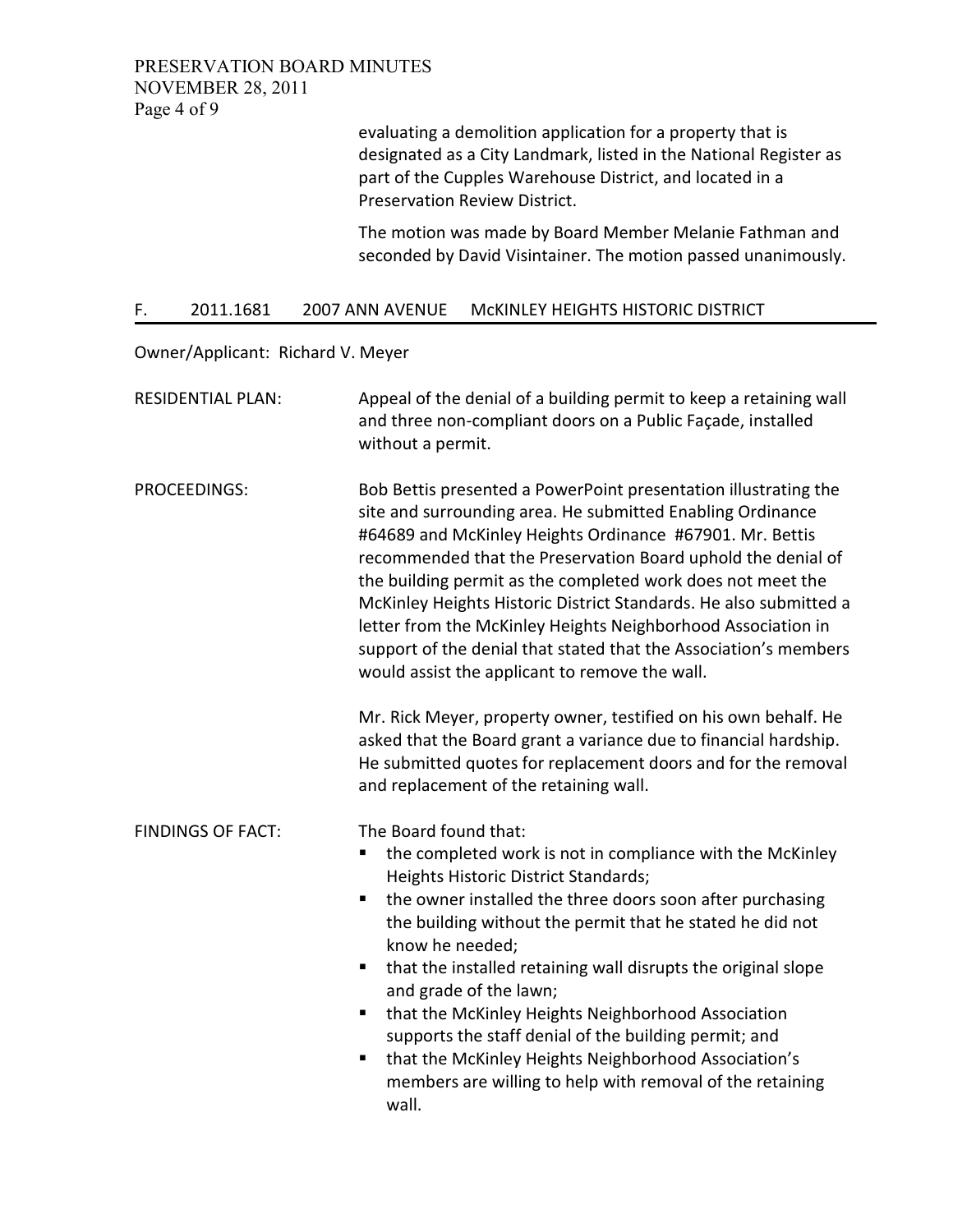PRESERVATION BOARD MINUTES NOVEMBER 28, 2011 Page 5 of 9

| <b>ACTION:</b>            | Board Member Melanie Fathman moved to uphold the staff<br>denial of an application for a building permit to retain the<br>retaining wall as it does not meet the McKinley Heights Historic<br>District standards. Mr. Robinson seconded the motion.<br>The motion passed unanimously. |
|---------------------------|---------------------------------------------------------------------------------------------------------------------------------------------------------------------------------------------------------------------------------------------------------------------------------------|
|                           | Board Member David Visintainer moved to uphold a denial of a<br>building permit to retain the second floor Jefferson doors. Ms.<br>Fathman seconded the motion. Mr. Killeen opposed the motion.<br>The motion passed 5 to 1.                                                          |
| <b>PRELIMINARY REVIEW</b> | A motion to table a decision for the front doors until the owner<br>could provide evidence of economic hardship at a future meeting<br>was made by David Richardson. Hearing no objection, the<br>chairman stated the motion was tabled.                                              |

B. 2011.1815 4760 WESTMINSTER PLACE CENTRAL WEST END HISTORIC DISTRICT

Owner: Alastair Swayn Applicant: Studio Durham/Philip Durham

| <b>RESIDENTIAL PLAN:</b> | Preliminary review to add a second story to a one-story<br>commercial building and convert to a single-family residence.                                                                                                                                                                                                                                                                                                                                                                                                                                                                                                                                                                                 |
|--------------------------|----------------------------------------------------------------------------------------------------------------------------------------------------------------------------------------------------------------------------------------------------------------------------------------------------------------------------------------------------------------------------------------------------------------------------------------------------------------------------------------------------------------------------------------------------------------------------------------------------------------------------------------------------------------------------------------------------------|
| PROCEEDINGS:             | Jan Cameron presented a PowerPoint presentation illustrating<br>the site and surrounding area. She stated that although the<br>addition is an unusual and contemporary design, it would add to<br>the scale and compatibility of the building. She also stated that<br>the Central West End Neighborhood Association supports the<br>project with the condition that it be allowed to be reviewed the<br>final exterior materials. Ms. Cameron then recommended that<br>the Preservation Board grant preliminary approval to the project<br>concept, but that the architect be directed to continue to work<br>with the Cultural Resources Office staff to refine elements and<br>details of the design. |
|                          | Philip Durham, architect for the project, testified on behalf of the<br>owner. He presented a model of the proposed project.                                                                                                                                                                                                                                                                                                                                                                                                                                                                                                                                                                             |
| <b>FINDINGS OF FACT:</b> | The Preservation Board found that:                                                                                                                                                                                                                                                                                                                                                                                                                                                                                                                                                                                                                                                                       |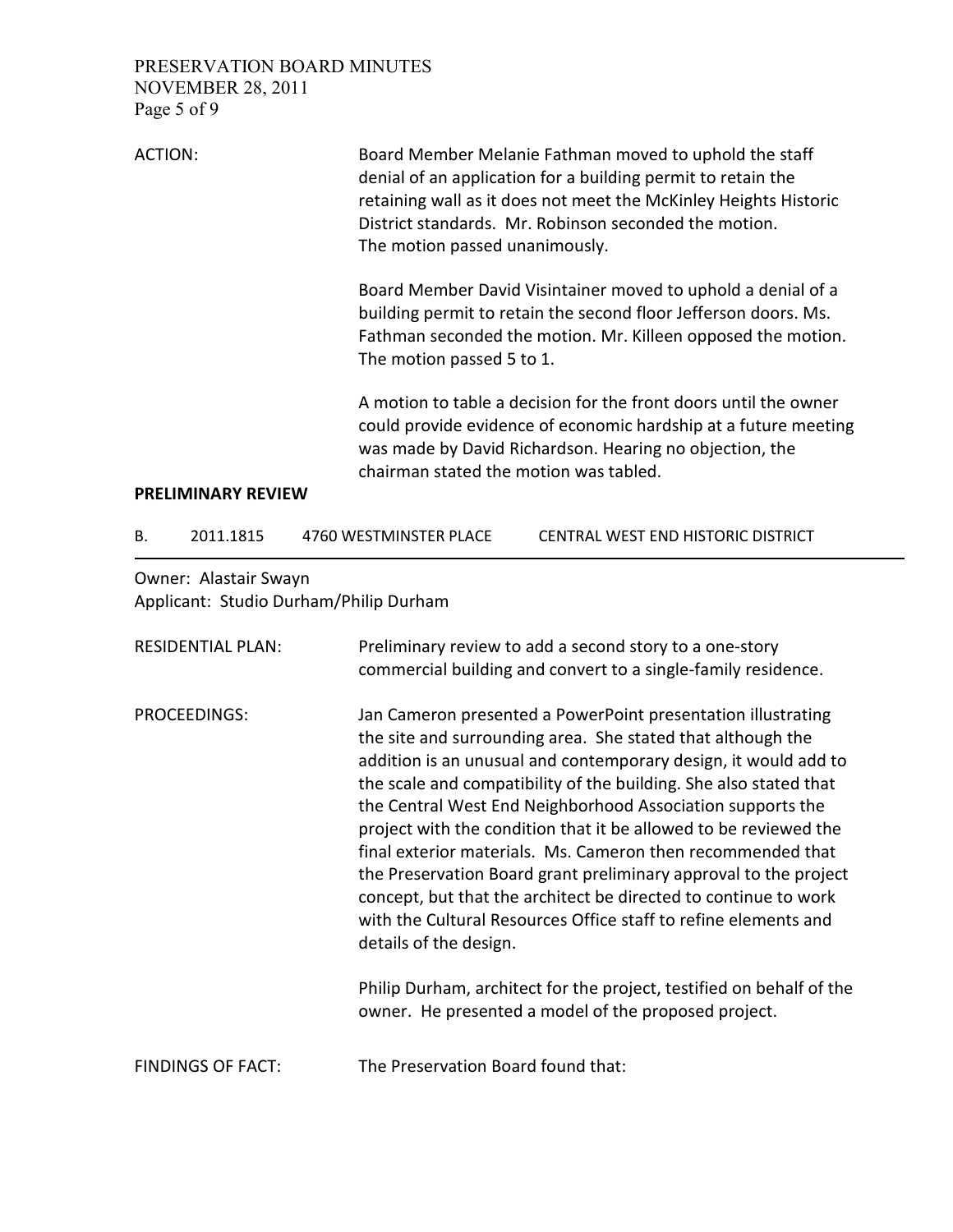PRESERVATION BOARD MINUTES NOVEMBER 28, 2011 Page 6 of 9

|         | the existing building is a non-contributing resource to the<br>п.<br>historic district, and is much smaller in scale and different in<br>design and materials from the surrounding historic fabric;                                                                                                                                            |
|---------|------------------------------------------------------------------------------------------------------------------------------------------------------------------------------------------------------------------------------------------------------------------------------------------------------------------------------------------------|
|         | the addition is held back from the exterior walls of the<br>current building, so that its form would still be perceivable;                                                                                                                                                                                                                     |
|         | the roof will be clad in dark metal; and                                                                                                                                                                                                                                                                                                       |
|         | that the Central West End Neighborhood Association has<br>٠<br>indicated its support for the project.                                                                                                                                                                                                                                          |
| ACTION: | It was the decision of the Preservation Board to grant<br>preliminary approval of the project subject to review of final<br>construction documents and exterior materials by the Cultural<br>Resources Office staff. The motion was made by Board Member<br>Melanie Fathman and seconded by Mr. Visintainer. The motion<br>passed unanimously. |

# NEW APPLICATION

C. 2011.1765 2500 S. JEFFERSON AVENUE McKINLEY HEIGHTS HISTORIC DISTRICT Owner: Irving J. Sherman (TRS) Applicant: RPA Construction Services/Kent Piskulich

| <b>COMMERCIAL PLAN:</b>   | New application for a building permit to construct a Family Dollar<br>Store.                                                                                                                                                                                                                                                                                                                                                                           |
|---------------------------|--------------------------------------------------------------------------------------------------------------------------------------------------------------------------------------------------------------------------------------------------------------------------------------------------------------------------------------------------------------------------------------------------------------------------------------------------------|
| PROCEEDINGS:              | Bob Bettis presented a PowerPoint presentation illustrating the<br>site and surrounding area. He submitted a letter of support from<br>the McKinley Heights Neighborhood Association and stated that<br>Ward 9 Alderman Kenneth Ortmann had also voiced support for<br>the project. The developer has worked with the neighborhood<br>over the past several months to design a building that blends<br>well with the architecture of the neighborhood. |
|                           | Mr. Bettis recommended that the Preservation Board grant<br>approval for the project as submitted as it complies with the<br>McKinley Heights Historic District Standards.                                                                                                                                                                                                                                                                             |
| <b>FINGDINGS OF FACT:</b> | The Board found that:<br>the proposed new construction is in compliance with<br>п<br>the McKinley Heights Historic District Standards;<br>there will be sufficient screening of the parking from the<br>٠<br>street; and                                                                                                                                                                                                                               |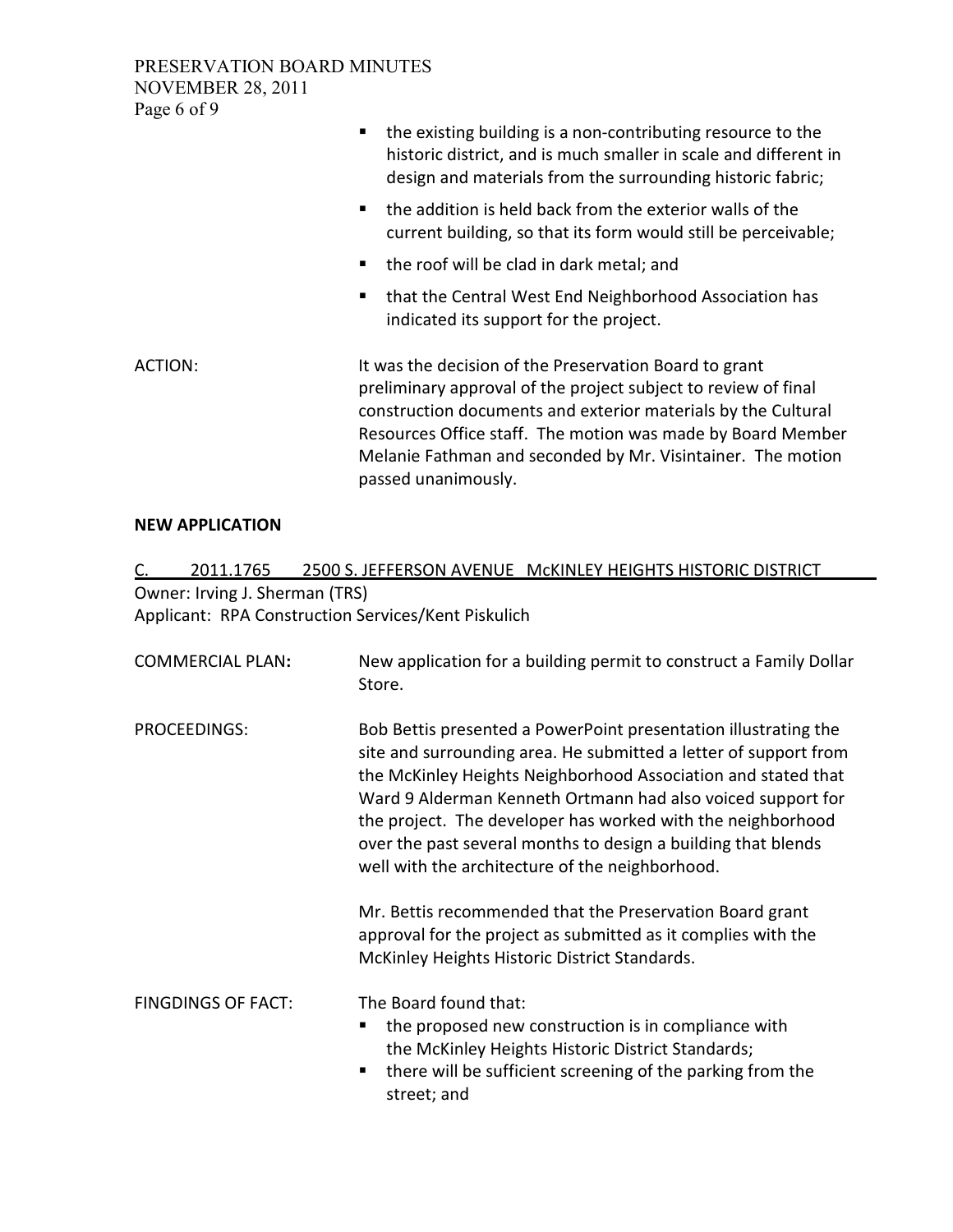PRESERVATION BOARD MINUTES NOVEMBER 28, 2011 Page 7 of 9

- the property owner has the support of Alderman Ken Ortmann of the  $9<sup>th</sup>$  Ward and the McKinley Heights Neighborhood Association.
- ACTION: It was the decision of the Preservation Board to approve an application for a building permit to construct a new commercial building. The motion was made by Board Member Melanie Fathman and seconded by Mr. Killeen.

#### APPEAL OF STAFF DENIAL

# G. 2011. 1878 4152 FLORA PLACE SHAW HISTORIC DISTRICT

#### Owner: Peter & Donna Wilcox

Applicant: Innovative Construction & Roofing LLC/ Patrick McNichols

RESIDENTIAL PLAN: Appeal of the denial of a building permit to install a noncomplaint tile roof. PROCEEDINGS: Bob Bettis presented a PowerPoint presentation illustrating the site and surrounding area. He submitted Ordinances #64689 and Shaw Historic District Ordinance #59400. Mr. Bettis recommended that the Preservation Board uphold the denial as the proposed roof does not meet the Shaw Neighborhood Historic District Standards. The owner had not provided evidence that replacing the roof with tile instead of slate, or alternatively, just repairing the roof would cause an economic hardship, or that the existing roof could not be repaired. Peter Wilcox, the owner of the property, testified on his own behalf. He submitted photographs into the record of the tile roof showing hail damage. He stated that several other homes

on his block have slate roofs.

Josh Kranawetter from Innovative Roofing, the contractor, testified in support of the project. He stated that there are many slate roofs in the 4100 block of Flora Place and that the durability and warranty of slate roofs are comparable to tile roofs.

Craig Shields, representative of the Shaw Neighborhood Association, testified that the Association supports a variance for the slate roof. He submitted photographs of a house next door with slate roofing, a sample of that roofing, and of the slate proposed for Mr. Wilcox's house.

Patrick McNichols, owner of Innovative Construction, testified that he has replaced several tile roofs in Historic Districts.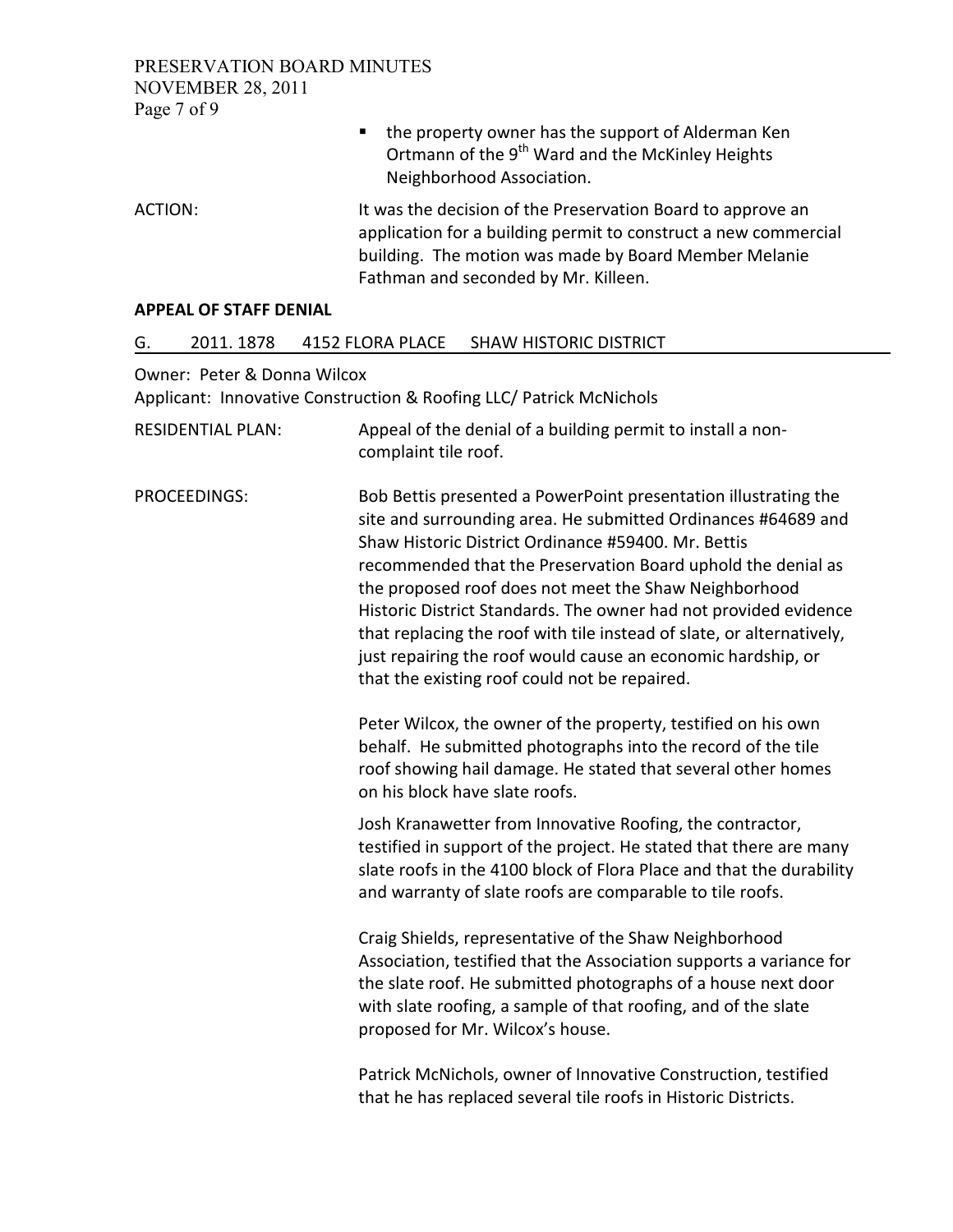PRESERVATION BOARD MINUTES NOVEMBER 28, 2011 Page 8 of 9

| <b>FINDINGS OF FACTS:</b> | The Board found that:                                                                                                                                                                                                                                                                                                                                                                                                                                                                                                                                                                                                                                                                          |
|---------------------------|------------------------------------------------------------------------------------------------------------------------------------------------------------------------------------------------------------------------------------------------------------------------------------------------------------------------------------------------------------------------------------------------------------------------------------------------------------------------------------------------------------------------------------------------------------------------------------------------------------------------------------------------------------------------------------------------|
|                           | the roof was damaged in the May 2011 hail storm;<br>٠<br>the owner had purchased the slate prior to applying for the<br>٠<br>building permit;<br>the roof could be repaired at a similar cost of the proposed<br>٠<br>slate replacement;<br>there is a wide variety of roofing material utilized on Flora<br>٠<br>Place;<br>the current roof is an important detail as written in the<br>п<br>neighborhood standards, but the Standards do allow the use<br>of slate as an appropriate replacement material;<br>that Ward 8 Alderman Stephen Conway had no opinion on<br>п.<br>the project; and<br>that the Shaw Neighborhood Association is in support of a<br>٠<br>variance for the project. |
| <b>ACTION:</b>            | It was the decision of the Preservation Board to overturn the<br>denial and allow the roof to be installed as proposed, as the Shaw<br>Ordinance does allow the slate as a roof material. The motion<br>was made by Board Member Michael Killeen, and seconded<br>by Mr. Richardson. The motion was passed unanimously.                                                                                                                                                                                                                                                                                                                                                                        |

H. 2011.1774 4763 WESTMINSTER PLACE CENTRAL WEST END HISTORIC DISTRICT

Owner/Applicant: Jorick & Laura W. Ittman

RESIDENTIAL PLAN: Appeal of the denial of a building permit to wrap brickmold on the front façade.

PROCEEDINGS: Andrea Gagen presented a PowerPoint presentation illustrating the site and surrounding area. She entered Enabling Ordinance #64689 and the Central West End Historic District Ordinance #56768 into the record. She recommended that the Preservation Board uphold the denial of a building permit for wrapping brickmold with aluminum coil stock, as it does not meet the Central West End Historic District Standards. She stated that when brickmold is wrapped, its decorative profile is lost, creating a flattened appearance. The location of two of the windows proposed for such treatment is on the main story and the changes would be at eye level. Ms. Gagen submitted a letter from Jim Dwyer of the Central West End Association's Planning and Development Committee, in support of the staff's decision.